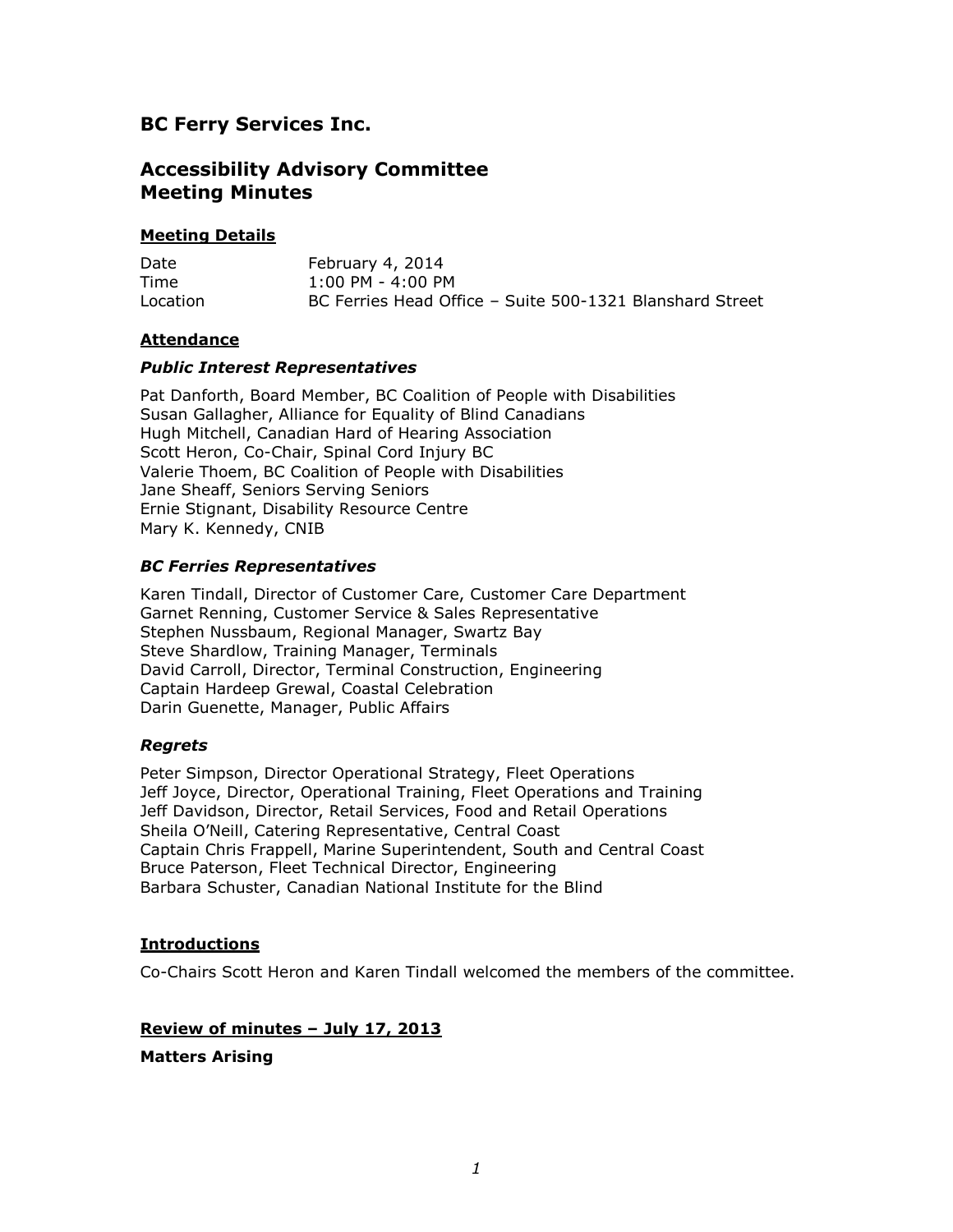#### **Standing Items**

#### *Loading Practices*

Stephen advised the committee that the decision of where the best place is to marshal passengers with disabilities during pre-boarding is an ongoing consideration at the terminals. Hugh suggested separated areas of refuge in waiting rooms with barriers to allow passengers with disabilities to load first. A discussion ensued on how BC Ferries can emulate what the airlines do in terms of pre-boarding passengers. It was suggested that adding wheelchair symbols to a section of chairs in waiting rooms would be an easy way to provide an identifiable pre-boarding seating area.

Stephen discussed recently reviewed customer feedback regarding loading practices. He identified a common concern expressed from passengers who are unable to exit their vehicles during sailing due to how they have been loaded. Stephen asked Karen if this was a trend that seems to be growing or staying about the same level. Karen advised that this seems to be a seasonal issue with less complaints received in the off-peak season. Stephen also noted that he was pleased to see a number of positive customer comments regarding wheelchair services and terminal staff assisting passengers. Scott asked if there is a way to tell if customer feedback is coming in from a frequent traveler or someone who does not travel often and Stephen agreed to look into this further.

**ACTION**: Stephen will look into whether BC Ferries can determine if customer feedback comes from a frequent ferry user who is familiar with the system or a newer user and report back to the committee at the next meeting.

## *Induction Loop Technology*

Karen provided information from Bruce who has confirmed that Induction Loop technology is required on Norwegian Ferries. While the technology is in place, Bruce could not validate how effective customers feel it is. Hugh asked how we can get Induction Loop technology mandated here and how we can replicate what Norwegian Ferries are doing. Discussion ensued.

**ACTION**: Bruce will provide further updates at the next meeting.

## **Vessel Developments**

Karen provided updates in the absence of Bruce Paterson who is conducting shipyard tours as part of the Vessel Replacement Program. Highlights from Bruce's observations include sliding doors employed on handicap washrooms, hydraulic elevators and signage. Discussion ensued.

Karen noted details of the Vessel Replacement Program – Intermediate Class Ferries, Mid-Life Upgrade Program for the Queen of Capilano and Queen of Cumberland and vessel upgrades for the M.V. Tachek and M.V. Kwuna.

#### *Spirit Class – Mid-Life Upgrade*

Karen provided updates from Bruce regarding the mid-life upgrade program for the Spirit Class vessels. The project will begin in September 2016 with the Spirit of Vancouver Island. Liquid Natural Gas is still under consideration. There will be an expanded gift shop on deck 5. It was asked during discussion on this topic whether or not change rooms will be added. Karen confirmed that they will. There was a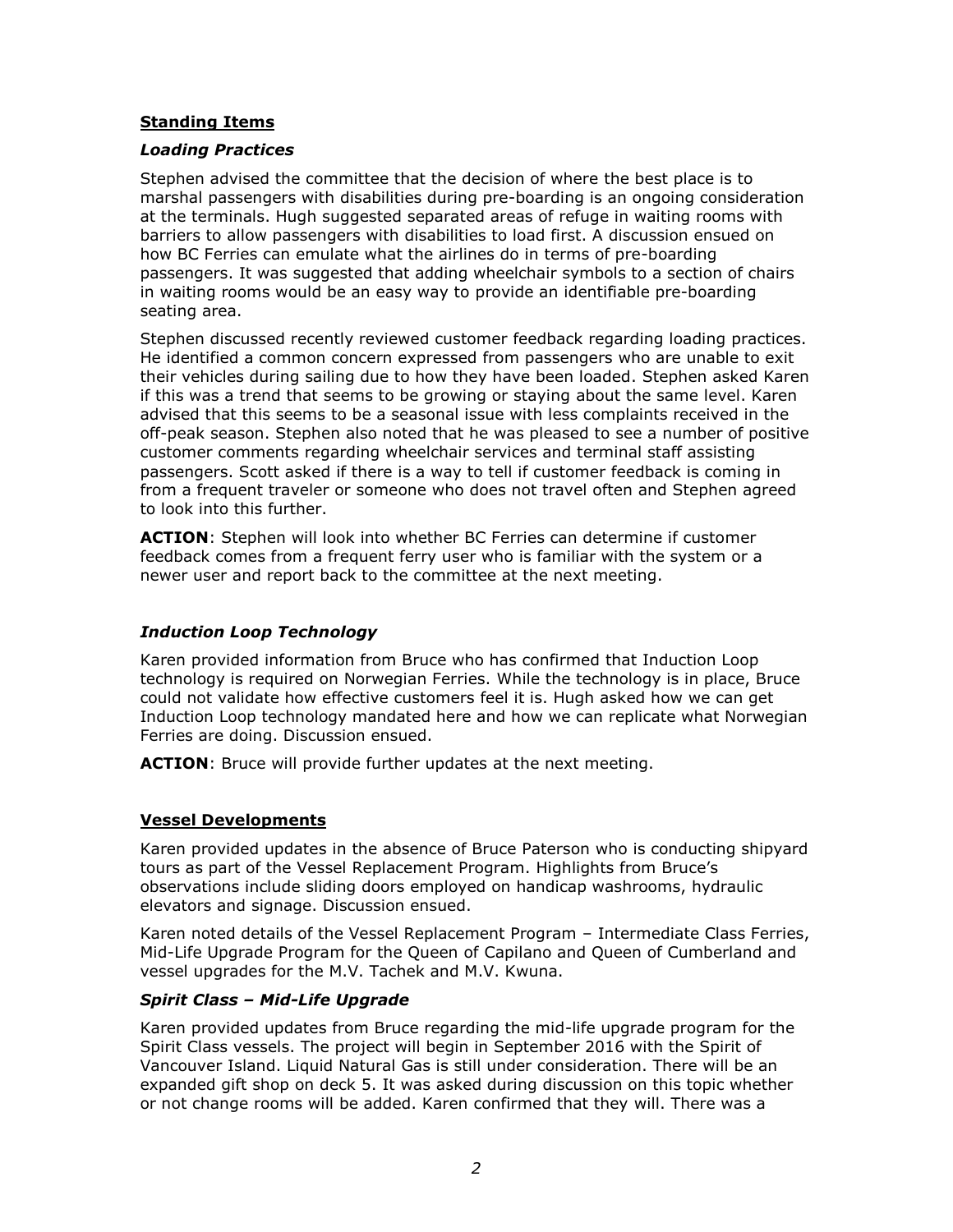consensus that this will be a welcome addition as it will stop passengers from trying on clothing in the handicap washroom.

## **Terminal Developments**

David Carroll provided a Power Point presentation on 3 terminal projects with accessibility improvements underway. Hand outs were provided as well. David presented the Westview trestle/berth rebuild, Skidegate terminal building entrance and Swartz Bay/Tsawwassen Way Finding signage.

The new trestle at Westview will have a 1.8 metre walkway separated from the roadway by concrete barriers with a railing. The new waiting room will have barrier free access.

The new Skidegate terminal entrance meets Barrier Free Guidelines. Stairs have been eliminated, handrails are to code and concrete ramps in both directions do not have grades exceeding 8%. The door is not automatic at this time, and David suggested we could see if a push button can be added in the future.

David advised that the Way Finding Signage project was completed at Swartz Bay. Tsawwassen is the next major terminal to undergo the project and installation is scheduled for April. After viewing examples of new signage proposed for Tsawwassen, Mary asked whether there would be yellow paint on the outdoor barriers passengers walk through when boarding or unloading on foot from the vehicle deck. She recommended this based on feedback from people she has worked with at Swartz Bay who said the yellow paint used there adds contrast and helps lead passengers who are visually impaired in the right direction. A discussion ensued about the possibility of using reflectors or tactile markers on the outdoor passenger walkways at Tsawwassen.

David also brought a tactile women's washroom sign including Braille as an example and handed it around for the committee to see.

Karen advised that she will provide updates from the ACE project about screens at terminals with a presentation at the next meeting. She will also include any updates concerning accessibility within the ACE project.

David advised he will provide a presentation about the Langdale Master Plan at the next meeting.

## **ACTION:**

## **Training**

Steve Shardlow presented updates in the continued implementation of the SEA program across the fleet to the committee. He advised that this is the first year Catering will use the program and it is expected to be fully implemented fleetwide by 2016. Steve discussed Customer Service Enhancement training and the goal of this program to have employees look at situations from the customer's perspective to improve overall customer service. Ernie asked how much of this training included information about passengers with disabilities and Steve confirmed that every section of training touches on accessibility. Steve asked that the link to the training website be included in the minutes for committee members to review. BC Ferries SEA homepage can be found here: [http://learning.bcferries.com/.](http://learning.bcferries.com/)